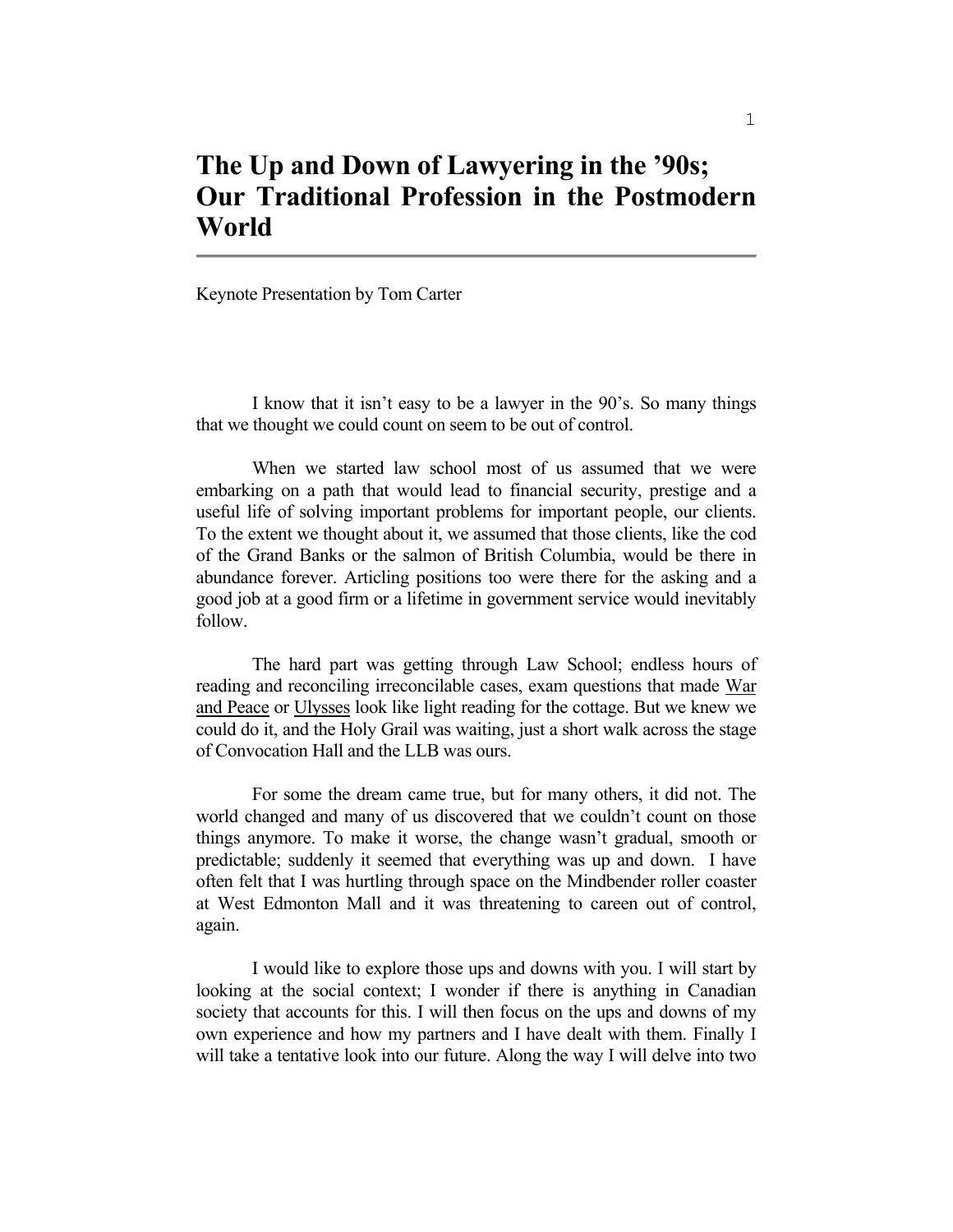topics that are dear to me; listening to voices and bifocals.

## **The Social Context**

 In an intriguing new book called Sex in the Snow; Canadian Social Values at the End of the Millenium Michael Adams, co-founder of Environics Research Group Ltd. and a pollster for over twenty five years, explores the changes in Canadian attitudes over his career. He has found that despite significant differences between generations, the sexes and the founding language groups, there are a few key values that belong to all Canadians regardless of age, province or cultural heritage. They are:

- the quest for personal autonomy
- the quest for pleasure
- the quest for spiritual fulfillment.

 Adams says this represents Canada's entry into the postmodern world. I think he is right. And I believe that if we understand the changes that have been happening to us as a society, we will better understand the changes that are happening to us as a profession.

 First, what is this "postmodern world"? What does it look like and why does it matter to us? Here is a list of a number of differences that scholars identify as dividing the Modern Age that began with the Enlightenment from the Postmodern Age that we now live in. (This is taken from the book The Practice of Preaching by Paul Scott Wilson, a Professor of Homiletics at Emmanuel College, University of Toronto. It is interesting to see that another traditional institution, the Church, is painfully aware of, and struggling to cope with the same pressures we face.)

| Modern Age                                                                                          | Postmodern Age                                                                                                |
|-----------------------------------------------------------------------------------------------------|---------------------------------------------------------------------------------------------------------------|
| centered<br>theistic<br>vertical authority<br>separate disciplines<br>information<br>single meaning | decentered<br>polytheistic<br>horizontal authority<br>interdisciplinary<br>communication<br>multiple meanings |
| objective/subjective                                                                                | relative                                                                                                      |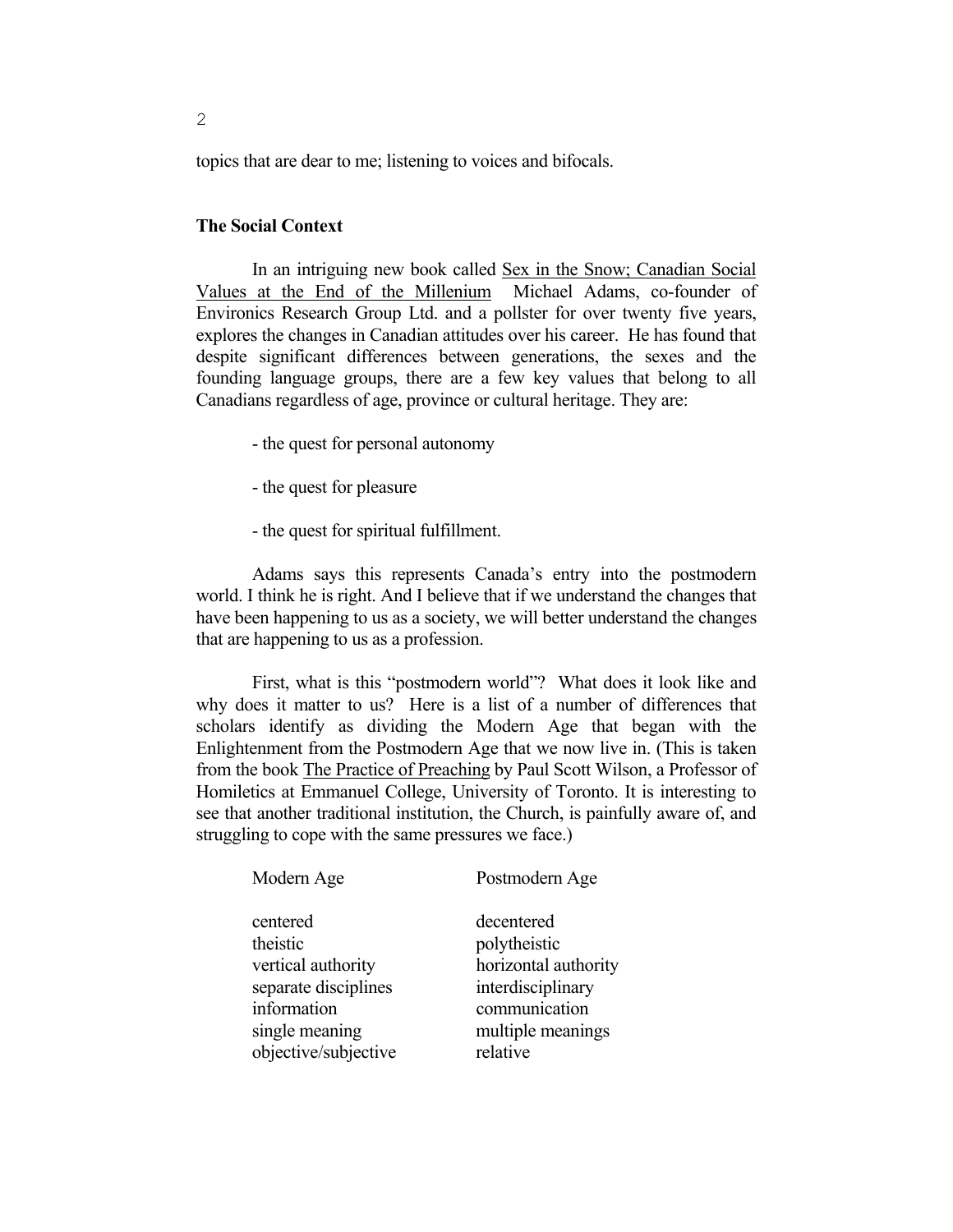authority of fact authority of interpretation

 A quick look at these, and a quick thought about the distinctions gives us a sense of the world view that is implicit in our evolving postmodern world. This sets the stage for Adams.

 Adams' message is simple. He says that the Canadian personality has changed. We used to be shy and deferential, now we are autonomous and "ironically individualistic". We used to defer to the authority of our established systems, now we want to make our own decisions. We are still looking for spiritual meaning, but not within the existing religious structures. And, we want to have fun now, not later.

 This is quite a change. Our national motto for the nineties might well be the title of a charming Sesame Street book that I used to read to my children, "I Can Do It Myself!".

 If our social values are reflected in the institutions that support and serve us, then, Adams says, a value shift from deferential to independent will have a revolutionary effect on our social structures. And Adams' polling, not to mention the daily papers, confirms a "crisis of declining confidence" in Canada's social systems. While this crisis is happening worldwide, Adams says that in Canada it is so dramatic that you can almost taste it.

 He cites the drop in public confidence in our political institutions. We Canadians used to assume that government was on our side. It would be there and it would look after us no matter what. Well, says Adams, look again. We are living through the dismantling of much of our government structures at all levels. If the Canadian Dream was built on "Peace, Order and Good Government", Good Government is not just a moving target, it's shrinking fast. Peace? Our famed international peacekeepers are currently in disgrace. Order? At least the Mounties are still popular enough to land a marketing contract with the nice folks from Disney.

 This combination of a shift in the Canadian personality and a loss of confidence in Canada's traditional institutions is a volatile and threatening mix for any profession. All the more so for a profession like law that claims a monopoly on service and girds itself with its own history, customs, language, codes and mystique. These factors set the stage for a look at the ups and downs of lawyering, at least as I have experienced them.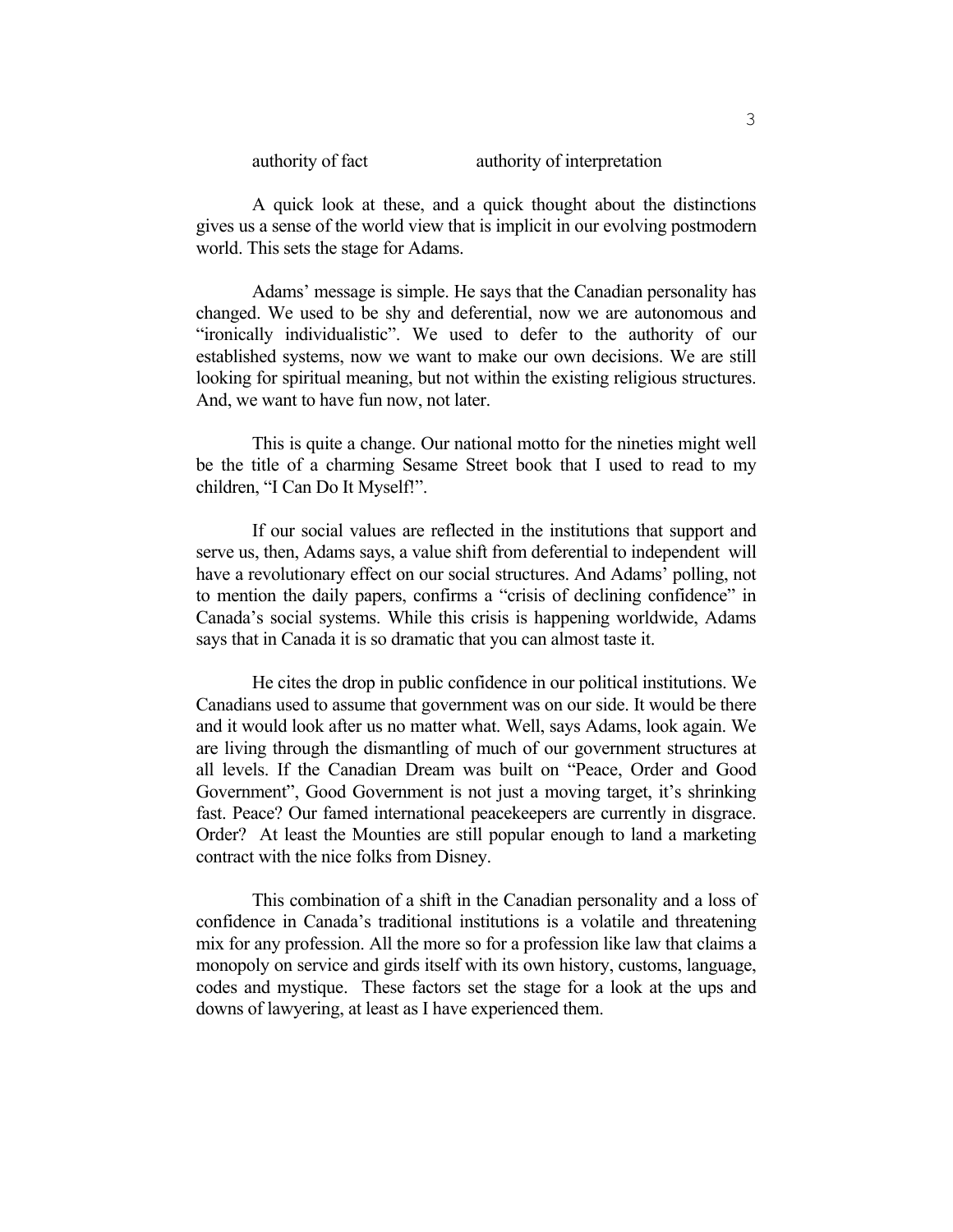## **The Ups And Downs of My Experience**

 I graduated at the end of "the Great Alberta Boom" of the 70's, and started practice just in time for "the Great Alberta Recession" of the early 80's (Does anyone in this town remember the National Energy Policy?). That, to put it mildly, was quite a ride. There was another recession in the late 80's and then a third in the mid 1990's, which we are only now pulling out of. Aside from the economy, what are some other ups and downs that I have experienced?

- overhead... mostly up
- new technology... definitely up
- cost of that technology... up, and always higher than first thought
- productivity gains from that technology... down, always less than expected
- legal work... down
- supply of lawyers... always up
- debate about the supply of lawyers... forever and ever up
- fee sensitivity... up
- fees... down
- speed... up, (thanks to technology: fax, e-mail, on-line services)
- "standard of care" for lawyers... always up
- professional and personal satisfaction... down

Here are some that may be more familiar to you:

- government downsizing...up
- government employees...down
- demand on the courts...up
- money for courts...down, at least stagnant
- demands for innovation in the courts...up
- money/time/will for innovation...?

 I'm not just on a roller coaster, but my head is swinging wildly up and down as I go! I get dizzy just thinking about it.

 My partners and I had a very creative strategy for managing our ups and downs; we adopted the "turtle approach". We hunkered down and waited them out. You can imagine the results. By the summer of '94, in the depths of the third recession of our careers, we reached our all time low. We went to lunch to discuss the disappointing results and, for the first time, found ourselves blaming each other and trying to justify why each of us was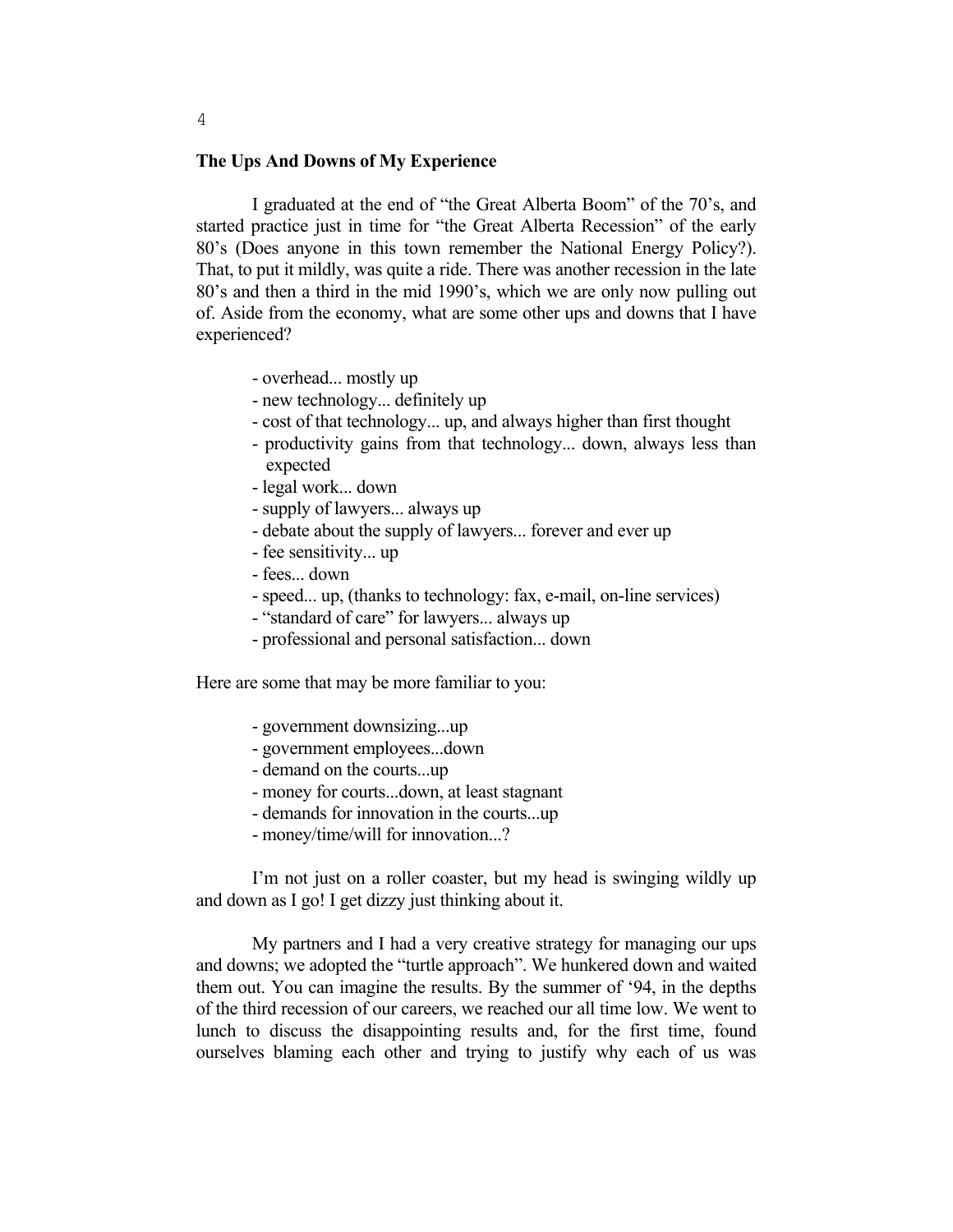entitled to a higher draw than the other. It was a very disturbing performance. It sounded a lot like what you might overhear if you visited the local school playground at recess.

 It seemed as if I had spent my entire legal career, almost twenty years of my life, racing along the track, looking up and down, yet I hadn't really "seen" anything. All I had was a very sore neck.

 And then, in October 1994, I heard a voice. It was the voice of Paul McLaughlin, the Practice Management Advisor of the Law Society of Alberta. He told us that his job was to provide help to members who were struggling with the ups and downs of running a law practice. I suggested that we call him in and my partners agreed. We knew that computers were his forte and we thought that if we could upgrade our technology we could get more work out of our existing staff and make more money.

 McLaughlin surprised us. He gently told us that our problem was not getting work out, it was getting work in. He offered a four stage process; a complete review of all aspects of our operation.

 We had four meetings spread out over several months. Paul insisted that we start by looking at our personal and professional values; we spent an entire evening exploring the question "Why did we become lawyers in the first place?". In the second meeting we looked at the kind of work we wanted; we sketched out a rudimentary business plan. In the third meeting we talked about ways of getting that work in; we developed a marketing plan. Only in the fourth meeting did we talk about technology, because as McLaughlin said, "Until we knew what the job really was we couldn't choose the right tools for it."

 From Paul, I learned that there were other voices worth listening to. To the amusement of my wife and kids I became a middle aged selfimprover. I began listening to motivational tapes in the car. I listened to people like:

 - Stephen Covey: author of The Seven Habits of Highly Effective People. He believes that all human behaviour is founded on a set of simple, universal principles that he calls "natural laws". These principles include responsibility, integrity and purpose. He says that effective management does not mean applying technique, rules or strategies. Instead, good management, whether of the self, a business, a professional practice or an organization starts from within. He calls this "the inside out approach", or "the character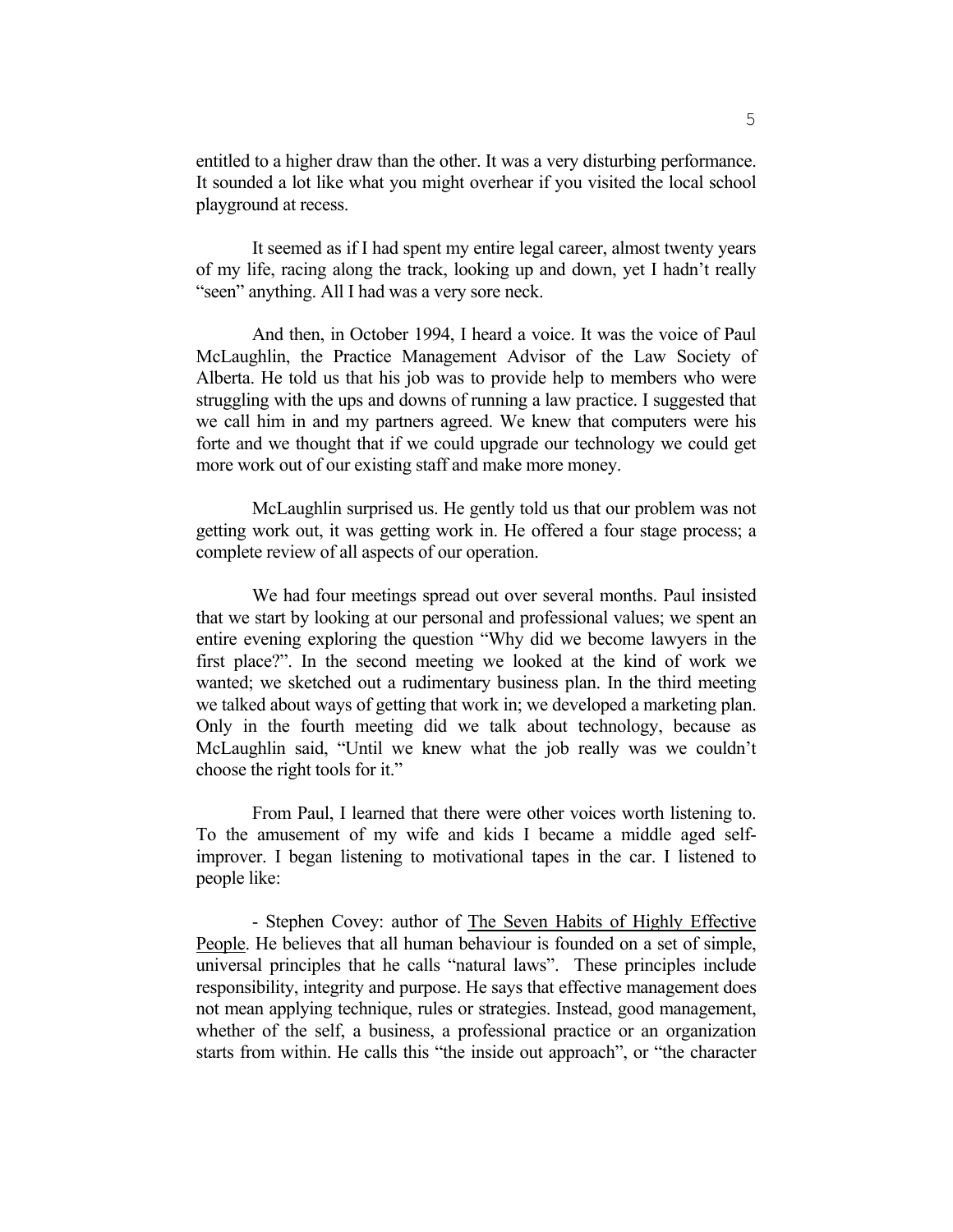focus". He says these things in a voice that is quiet, calm, kindly yet very firm.

- Tom Peters: co-author of In Search of Excellence. In his recent book, The Tom Peters Seminar; Crazy Times Call For Crazy Organizations, he calls for a kind of perpetual institutional revolution. He talks about moving beyond current management theories, flattening the organizational flow charts, turning every employee into an independent business person and re-inventing your organization as often as market forces, or just your personal whims, demand. He believes that if we embrace change we unleash creativity which is deliberately stifled in most of our existing organizations. His voice, naturally, is full of energy and passion.

 - Warren Bennis: author of On Becoming A Leader. In this brilliant and moving book, Bennis shares the insights he gained from two decades of study of top corporate, government and academic leaders. He says that leaders are made, not born and we all have the capacity for leadership. Leadership of a family, a community group, a department, a firm or a profession starts with leadership of the self and you can't lead yourself if you can't express yourself. His voice, like the voices of his leaders, is a voice of full, free self-expression.

 As I listened to these voices I realized why McLaughlin's intervention worked so well. Like Covey, he took us back to the beginning. He asked us to recall why we chose to become lawyers in the first place. Then he started us on the process of re-creating that vision for the future. Like Peters, he showed us that vision unleashes passion which gives us energy and creativity. Those are the fuels that allow us to make a renewed vision a reality. Like Bennis, he showed us that once the vision and the passion are unleashed they need guidance and direction. The whole process hinges on effective personal and professional leadership.

 And, as I listened to these voices, I was gradually able to hear another voice. It is the most important voice. It is the voice that doesn't talk about the bottom line or the monthly numbers. It is the voice that says "yes" with excitement and commitment. It is the inner voice that says, "You can make a difference."

 The result was that my partners and I agreed to let each other focus on the areas of law we liked and we gave each other permission to let go of the areas that were draining our energy and resources. I chose to focus on my growing Elderlaw practice, to help bring mediation into that area and to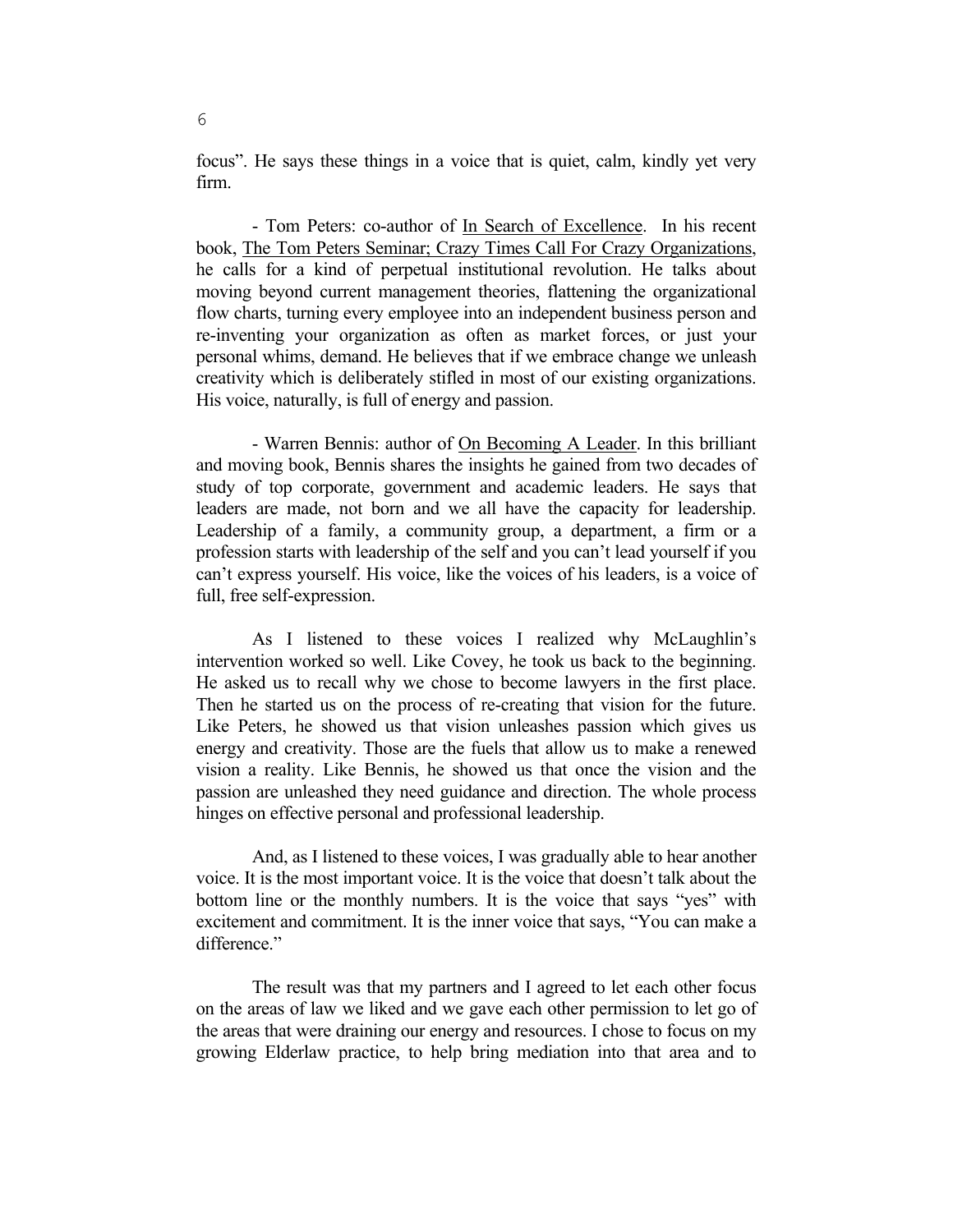devote more time to writing and speaking.

 But as I listened more carefully to my inner voice I was mystified. It was telling me to get a special pair of bifocals, one lens for distance, the other for close up, and to take another look up and down. Getting the bifocals was easy, I'm 46 and it was time. But the other part was a complete mystery. Look up and down? "Been there, done that". What was I supposed to see?

 Being a resolute and resourceful lawyer, I decided to do the lawyerly thing and look back into the past for my answer; I decided to look for a precedent. Unfortunately, I couldn't find any reported cases on looking up and down but then I remembered a story about someone who really experienced the ups and downs, someone who went from the highest of ups to the lowest of downs. As a precedent it was ancient, and it is a story that is very appropriate for this audience because it is the story of a trial. It's the story of Job.

 You must remember Job, the Biblical character who, for no reason that he could discern, found himself stripped of his wealth, his health and his family, and was left asking "Why me?" as he sat in the dust scraping his boils with a potshard.

 Job is down so far that he is totally, fundamentally confused. He is so confused that he doesn't even know what his situation is. Job thinks he is on trial, complete with judge, prosecutor and defense counsel. Quite reasonably, all he wants to know is the case against him; he wants to know the charge. And even though he has utmost confidence in his case, he is very nervous about having to act as his own defence counsel. (With Satan on for the prosecution, who wouldn't be nervous?)

 The confusion is due to the fact that neither Job nor his friends realize that there are two kinds of trial; one focuses on the past, on what one did or didn't do, the other focuses on the future, or on what one can still become. The problem is that Job and his friends think that Job is involved in the first kind of trial, the trial of guilt or innocence, when in fact he is involved in the second, the trial of becoming.

 Imagine Job's astonishment when a whirlwind appears before him and the judge himself comes down from the bench. What does the judge do? As only judges can, he ignores all of Job's questions. But unlike most judges, he doesn't talk about guilt or innocence.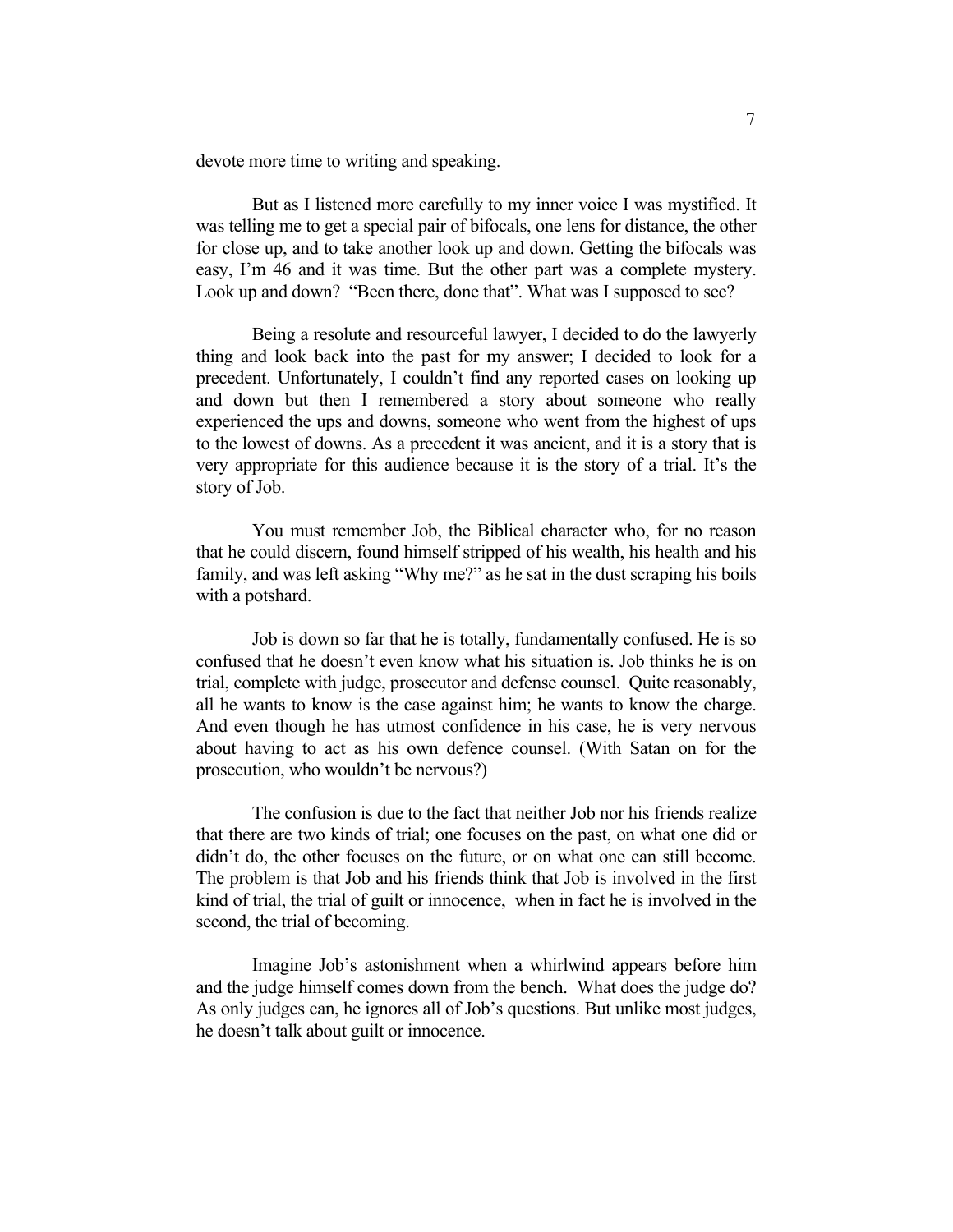Instead, the judge presents Job with a remarkable vision. Job is shown all of creation, from the perfect harmony of the morning stars to Leviathan, prince of all the children of pride. It's as if the judge reached down out of that whirlwind and placed a special pair of bifocals on Job's face, bifocals that brought all that up and down chaos into sharp, clear focus. Where can you and I find a pair of bifocals like that?

## **A Look Into the Future**

 I think we find those bifocals by listening to voices, simply because if we want to see better, we have to listen better. Which voices must we listen to?

- to the voices of those who can teach us about personal and professional leadership (voices like Covey, Peters, Bennis et al)

- to the voices of those who have to live with us as we drag ourselves home after another day of the ups and downs

- to the voices of the historical leaders of our profession who remind us of the fundamental principles and values that have been the cornerstones of the legal profession for centuries: honesty, integrity, courage and trust

- to the voices of our clients who are, after all, the reason we exist, and who are only asking for helpful service, at reasonable cost, in language they can understand

- to the inner voice that reminds us of why we wanted to become lawyers in the first place

 I believe that if we listen to those voices we will pick a very special pair of bifocals that will bring the dizzying ups and downs of the present into focus, and allow us to look ahead to see our way into the future.

 If we do that, what will we see? For one thing we will see where to put the bottom line. Warren Bennis believes that that America is obsessed with the bottom line and that his country is strangling on the lack of vision that that implies. He says it is time to realize that there is no bottom line any more; there aren't any lines, except for the line we call the horizon. When asked what priority she puts on the bottom line Anita Roddick, founder of the Body Shop chain, says, "I put it at the bottom, where it belongs!"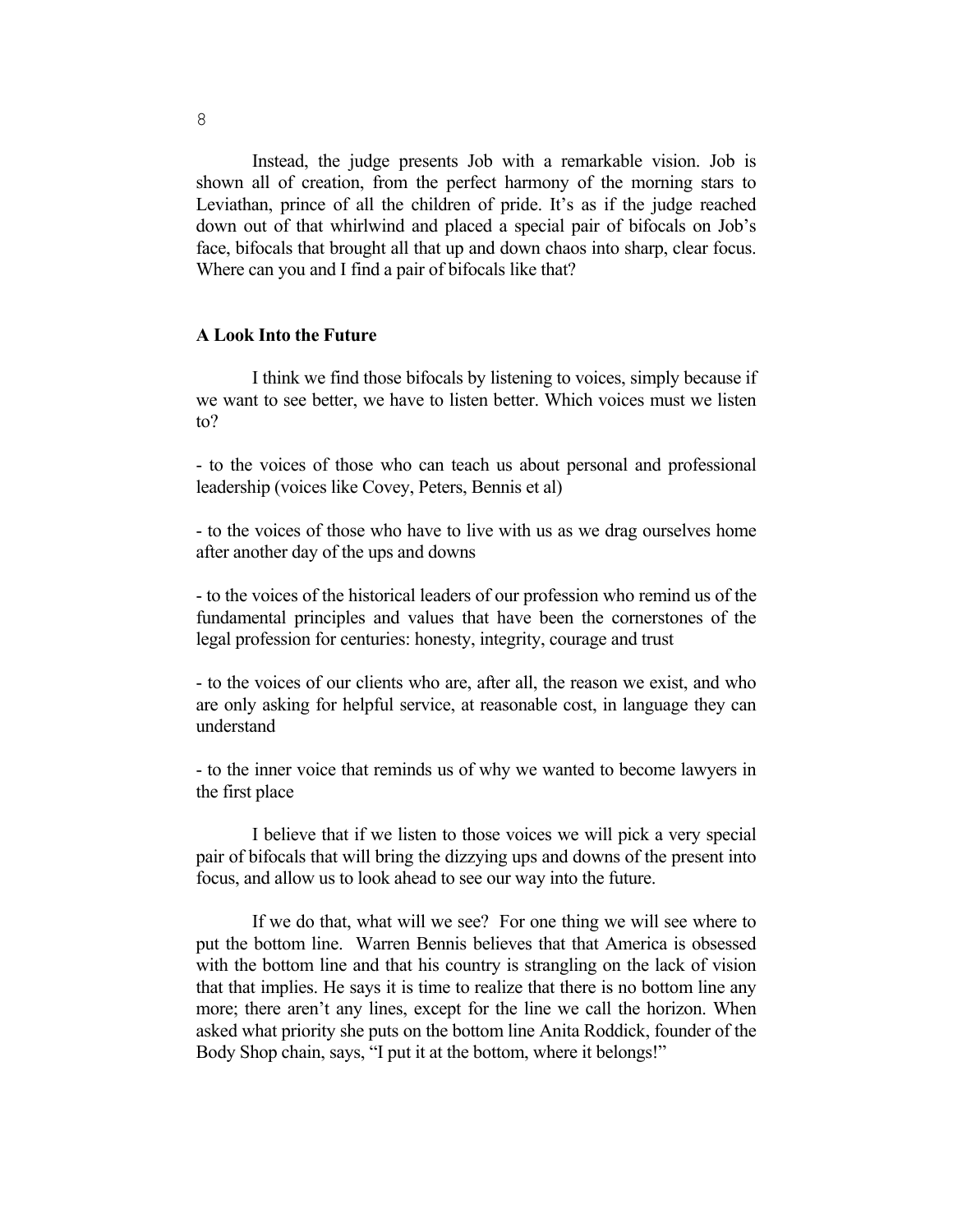Ironically, we will also see, that in spite of the ups and downs that have been grinding us, the world already looks to the legal profession as leaders in this confusing, postmodern world. Tom Peters says "The professional service firm is the best model for tomorrow in any industry".

 This is staggering news. I run a professional service firm, and for most of my career I haven't felt like much of a model for anything. But on reflection, and inspite of all our ups and downs, I think I see what he means. He means that:

- we already work on multiple, market focused projects simultaneously (we call them "files")

- we are already part of numerous, flexible, over-lapping teams focused on meeting client needs (my teams are made up of partners, staff, runners, court clerks, social workers, psychologists, mediators, even judges!...yours might include assistant deputy ministers, members of parliament, crown attorneys, public focus groups, an Inuit leader, a tax policy specialist, an economist, a professor of law or linguistics, and even a chief legislative counsel or two!).

- many of our firms have no hierarchy to flatten (we don't live by the organizational flow chart)

- many of us are actively working to develop effective personal and professional leadership skills precisely in response to those nasty ups and downs

Of course, lawyers still have a lot to learn. I think that:

- we have to develop more collaborative ways of problem solving.

- we must redesign our compensation systems to break down the unhealthy culture of competition within our firms.

- we may have a moral duty to design profitable ways to re-enter marketplaces that we have recently abandoned (the ones where so-called "para-legals" are causing so much grief).

- we definitely have to improve our "people skills"

But, even though we didn't know it, it is important to keep in mind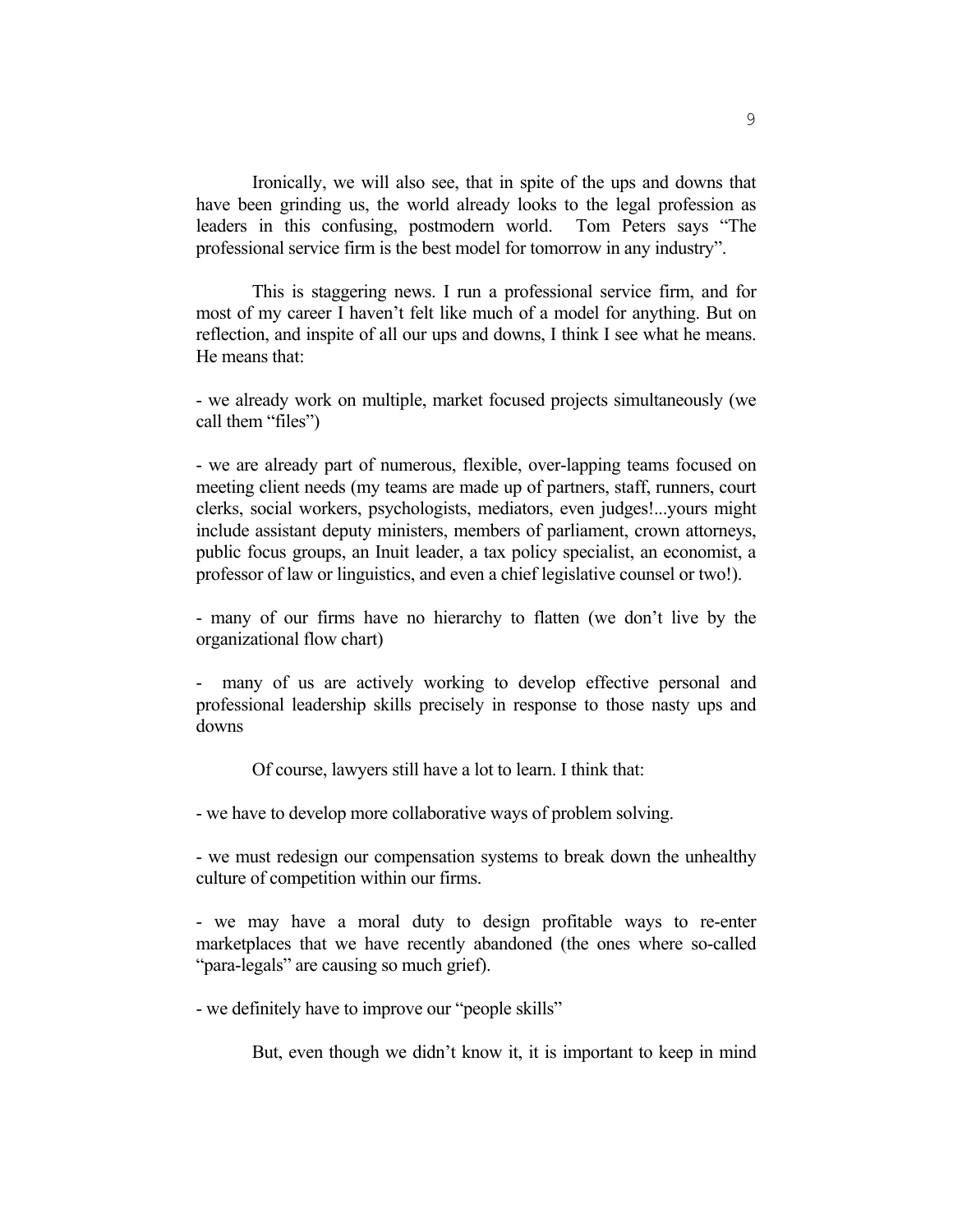that when we look to the future, we see that in a significant sense lawyers have been there for a long time.

 How will we know when we have discovered the new things that will work for us in the future? Tom Peters offers a simple suggestion; he calls it "a new, one-dimensional measure of excellence." He says that the best way to test the health of an organization is to ask yourself the question, "Would you want your son or daughter to work there?" What would such a place be like? He speculates:

 "Ethical? Profitable? Growing? Yes. Yes. Yes. Also, if you ask me, spirited, spunky. And curious. And a place where they are routinely told, 'Do something great!'"

 What a marvelous vision! That kind of firm would certainly be good enough for my kids.

 Since I was invited to speak at this conference my firm has undergone an unexpected change. One partner decided that he could no longer ride the roller coaster with us and he chose to get off. This came as a complete shock. It almost brought me to a halt. You could say it really brought me down. However, after a brief period of despair, my other partner and I put on our bifocals and took another look up and down.

 We decided to stay together and to stay the course. We realized that we had come a long way since October 1994 and it would be foolish to turn back. We also realized that when we started this ride, we couldn't possibly have foreseen all the ups and downs that lay in store for us. But we knew that if making a difference means riding the roller coaster, then ups and downs are inevitable.

 So, like all Canadians, it seems to me that we lawyers have three quests in this exciting postmodern world:

- our quest for spiritual fulfillment: How can we encourage each and every member of the legal profession, individually and collectively, to take a good hard look at the spiritual roots of lawyering in order to prepare for the challenges of the next millenium?

- our quest for autonomy: How can we maintain and re-vitalize our proud tradition of independent service to the people of Canada, in the face of all of the changes and ups and downs we have looked at?